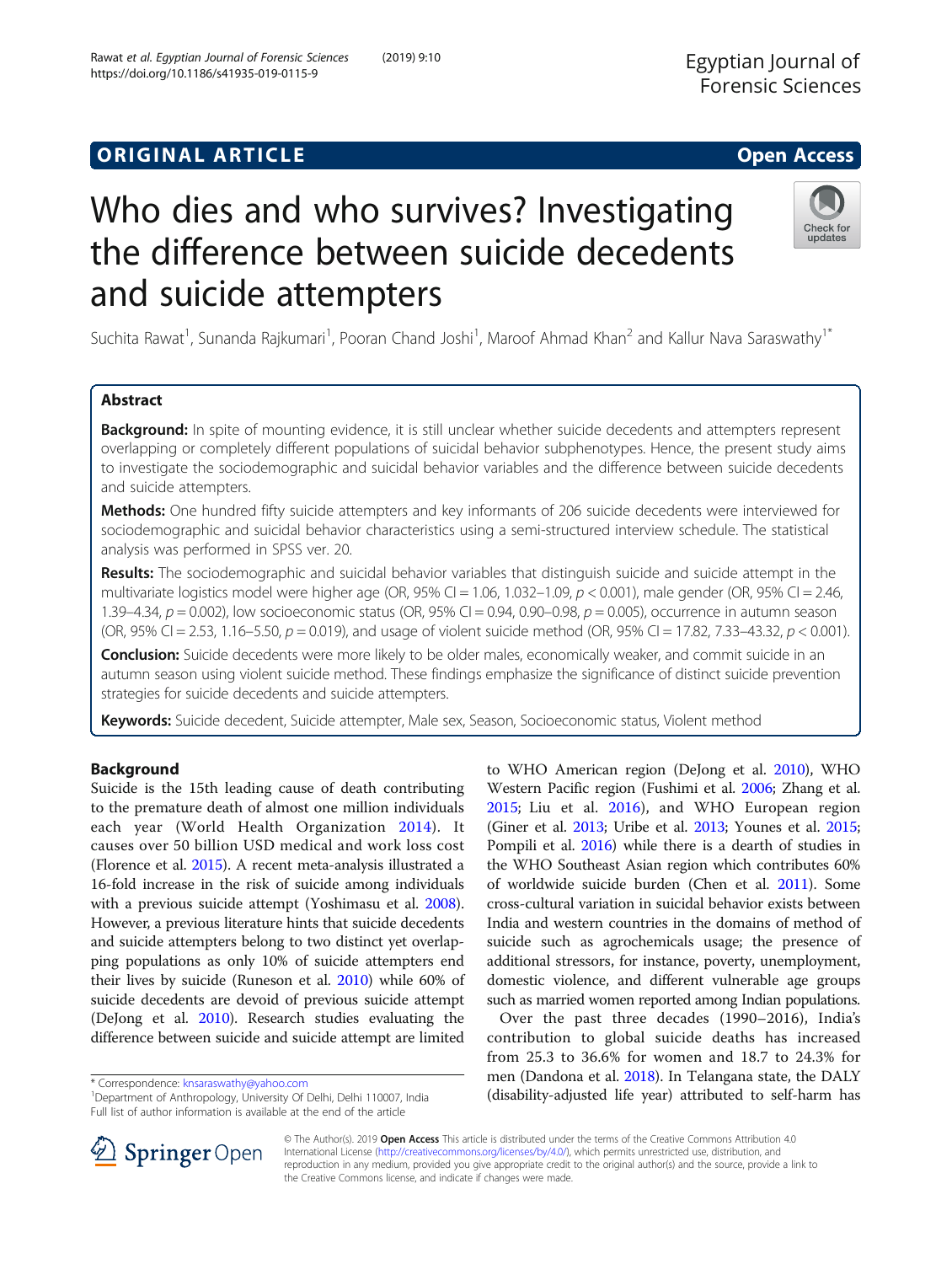increased from 2.6% in 1990 to 3.5% in 2016 (Telangana disease burden profile 1990 to 2016, [n.d.](#page-6-0)). In the Indian context, there is a paucity of studies probing the difference between suicide attempters and suicide decedents. There is only one study reported from Kerala (Kumar [2004](#page-5-0)). In consideration of this, the present study aims to investigate the possible difference in sociodemographic and suicidal behavior characteristics between suicide decedents and suicide attempters in a rural population of Telangana.

## **Methods**

## Case identification

The data for the present study was part of a major government-funded project. The study protocol was approved by the departmental ethical committee. All the study participants provided informed written consent. The study comprised of 206 suicide decedents (66 females and 140 males) and 150 suicide attempters (81 females and 69 males). Suicide decedents and suicide attempters were identified from Mahatma Gandhi Memorial Hospital Warangal, Telangana, with due permission from competent authority. Suicide was defined as the act of deliberately killing oneself (World Health Organization [2014](#page-6-0)). Suicide attempt was defined as self-inflicted, potentially injurious behavior with the non-fatal outcome for which there is evidence (implicit or explicit) of intent to die (Silverman et al. [2007](#page-6-0)).

## Data collection

Based on the secondary data provided by the hospital, 35 villages with a high proportion of suicidal cases and located up to 40 km from Warangal city were selected for conducting fieldwork. Before conducting fieldwork in the villages, the local village head (sarpanch) or representative of the municipal corporation (for census town) were met to confirm the suicide death and obtain additional suicide cases not reported to MGM Hospital. Further, their help was sought for household identification of the cases and rapport establishment with study participants. The key informant of suicide decedents comprised of spouse (28.8%), parents (19.4%), children (15.5%), siblings (10.2%), grandparents (2.9%), other blood relatives (9.7%), in-laws (13.1%), and neighborhood friends (4.4%). The key informants were contacted minimum 2 months after bereavement period.

The semi-structured interview was tested and modified during a pilot survey conducted in September 2016. The fieldwork of the present study was conducted over the tenure of 5 months. The data was collected by Ph.D. research scholars who were extensively trained prior to fieldwork. Since the fieldwork was in Telangana, an interpreter assisted the researchers during fieldwork for local language assistance. The refusal rate was 9.4% for suicide decedents and 9.1% for suicide attempters.

## Sociodemographic variables

Suicide attempters and key informants of suicide decedents were interviewed for 30–45 min face to face to collect data on sociodemographic and characteristics of suicidal behavior, similar to the methodology used in the previous studies by DeJong et al. [2010](#page-5-0) and Giner et al. [2013](#page-5-0). The semi-structured interview schedule comprised of sociodemographic variables such as age, sex, caste, religious affiliation, marital status, family type, education, occupation, tobacco usage, or alcohol consumption. The semi sturctured interview was adapted from NCRB proforma (NCRB [2017](#page-5-0)). The socioeconomic status was measured using the Udai Pareek socioeconomic scale used for rural populations in India (Raj et al. [2015](#page-6-0)).

## Suicidal behavior characteristics

The suicidal behavior characteristics comprised of the season, the method employed, family history of suicidal behavior, self-history of the previous attempt, alcohol intoxication during suicidal act, and reason for the suicidal act. In the present study, the method of suicide was bifurcated into either violent method (such as self-immolation, drowning, hanging, sharp self-inflicted injury, getting run over by moving vehicle) or non-violent method (such as poisoning) (Asberg et al. [1976\)](#page-5-0).

The suicide cause was classified into four categories: (1) economic cause comprising of reasons such as bankruptcy or indebtedness due to crop loan or farm equipment loan or nonagricultural loan, failure of crop, poverty, career or professional problems, and unemployment; (2) health-related cause comprising of reasons such as alcohol addiction or prolonged illness; (3) marriage-related cause comprising of reasons such as non-settlement of marriage, extramarital affairs, or dowry-related issues; and (4) personal or social-related cause comprising of reasons such as family problems, property dispute, love affair, death of dear person, failure in examination, impotency or infertility, ideological issues/hero worship, and fall in social reputation (Dandona et al. [2016\)](#page-5-0) In the present study, 3.3% of the suicide attempters did not share the cause of their suicide attempt while 9.7% of the key informants of suicide decedents were unaware of the reason for suicide.

## Statistical analysis

In the present study, data analysis was performed in SPSS version 20 (IBM—SPSS Inc. Chicago, IL). In the present study, univariate analysis using binary logistics to compute relative risk of sociodemographic and suicide-related characteristics for suicide in comparison to suicide attempt was performed. Further multivariate backward stepwise regression was performed comprising of variables significant in univariate analysis. The predictors variables included in the multivariate backward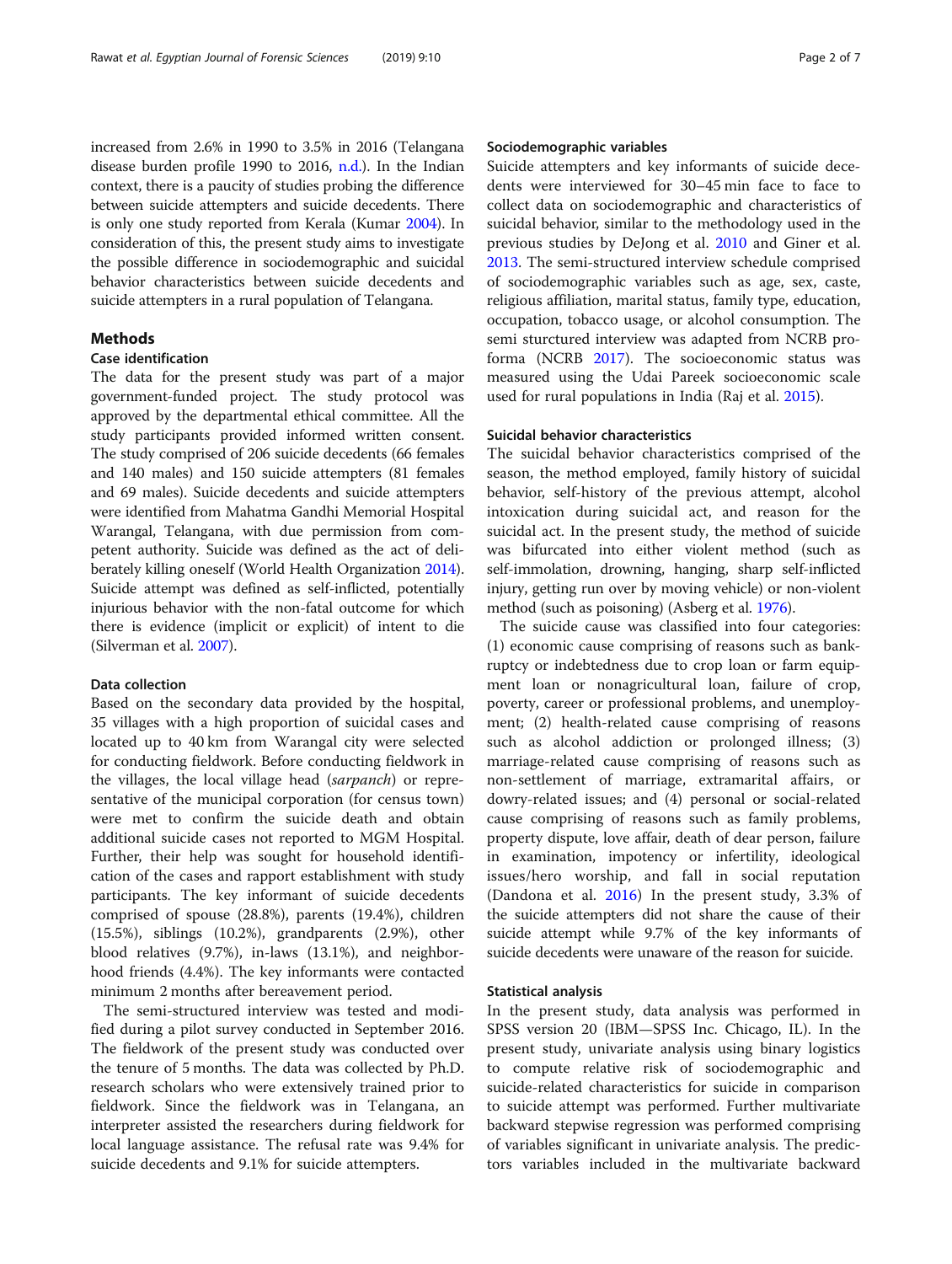stepwise regression were age, sex (female as reference), caste (forward caste as reference), religious affiliation (minority as reference), occupation(employed as reference), Udai Pareek socioeconomic score, alcohol consumption (no alcohol consumption as reference), season (winter as reference), method employed (nonviolent as reference), previous suicide attempt (no history as reference), and reason for suicidal act, i.e., economic, health, marriage, or personal/social (one group at risk while the other three groups as reference). All the statistical tests were considered significant at two tailed  $p < 0.05$ .

## Results

## Baseline characteristics of study groups

The suicide decedents group consisted of 68% males and 32% of females who died in the fourth decade of life. The majority of them belonged to a backward caste group (66.5%), religiously affiliated as Hindus (81.1%), married (75.7%), cohabitated in a nuclear family (67.5%), educated (70.4%), and employed (81.1%%). The suicide occurred predominantly in summer or autumn (28.6%) seasons. The method used for suicide were nonviolent (60.2% agrochemical poisoning, 10.2% non-agrochemical poisoning) and violent (18.9% self-immolation,6.3% hanging, 1.5% drowning, 2.4% coming under moving the train, and 0.5% self-inflicted sharp injury). The majority of the suicides occurred due to economic distress (41.7%) (Table [1\)](#page-3-0).

The suicide attempters group comprised of 46% males and 54% of females who attempted suicide at the third decade of life. The majority of them belonged to a scheduled caste (50%), affiliated as Hindus (66%), married (82%), cohabited in a nuclear family (68.7%), educated (77.9%), and employed (74.0%). The majority of the suicide attempts occurred in the winter season (29.3%). The methods of suicide attempt were nonviolent (45.3% agrochemical poisoning, 24% non-agrochemical poisoning, 16% multiple tablets overdoses, 9.3% hair dye, i.e., supervasmol) or violent (2% self-immolation, 2% hanging, and 0.7% drowning). The most common trigger for suicide attempts was a personal/social-related issue (41.3%) (Table [1](#page-3-0)).

#### Univariate and multivariate analysis

Univariate analysis illustrated that in comparison to suicide attempters, the suicide decedents were more likely to be older, males, Hindus, economically weaker, and alcohol consumers. Further, suicide was more likely occurred in the autumn season due to economic or health-related issues. However, in comparison to suicide attempters, suicide decedents were less likely to be from a scheduled caste and less likely to have a previous suicide attempt (Table [1\)](#page-3-0).

Multivariate backward stepwise regression comprising of variables significant in univariate analysis illustrated that the relative risk of suicide in comparison to suicide attempt was associated with sociodemographic variables such as age (OR, 95%CI 1.06, 1.03–1.09, p < 0.001 ), male sex (OR, 95%CI 2.46, 1.39–4.34,  $p = 0.002$ ), and suicidal behavior variables such as autumn season (OR, 95%CI 2.53, 1.16–5.50,  $p = 0.019$  and violent method (OR, 95%CI 17.82, 7.33–43.32, p < 0.001 ). Further, socioeconomic status (OR, 95%CI 0.94, 0.90–0.98,  $p = 0.005$ ) and marital reason for suicidal act (OR, 95%CI 0.42, 0.22–0.78,  $p = 0.007$ ) were negatively associated (Table [1\)](#page-3-0).

## **Discussion**

In consensus with the gender paradox of suicidal behavior, a higher rate of male suicide while female suicide attempts were observed in the present study. Similar observations were also reported in previous epidemiological studies (Liu et al. [2016](#page-5-0)), hospital-based inpatients studies (DeJong et al. [2010](#page-5-0); Zhang et al. [2015\)](#page-6-0), and retrospective hospital record investigation of the difference between suicide attempters and decedents (Uribe et al. [2013](#page-6-0); Joo et al. [2016\)](#page-5-0). The high rate of male suicide than female suicide could possibly be attributed to the disparity in socially accepted coping methods for dealing with stress and difference in care-seeking behavior (Hamilton and Klimes-Dougan [2015\)](#page-5-0). Women are more socially integrated with family and friends compared to men which guarantees support in difficult times while men are also exposed to cultural pressures to conceal feelings of weakness and vulnerability. Further. the higher rate of male suicide could be due to the higher suicide intent and exacerbated suicidal tendency under the influence of alcohol (Mergl et al. [2016](#page-5-0)). In the present cohort, suicide decedents died in the fourth decade of life (30–40 years) while the majority of suicide attempt occurred in the third decade of life (20–30 years), indicating a distinct vulnerable age for the suicide and suicide attempt.

Religion plays an important role in a person's life and is also expected to influence suicidal behavior. Religious belief or religious prohibition against suicide deters a person from ending his life in a personal crisis. Further, the religious network provides social support and strong interpersonal relationships which lower suicide risk. Studies in this field have reported that religiosity measured by religious service attendance or self-reported religiosity is a protective factor for suicide, self-injurious thoughts, and behavior (Amit et al. [2014\)](#page-5-0). In the present study, the proportion of suicide decedents was higher among the Hindus while suicide attempters were more likely to be Christians. Suicide is not accepted in Christianity and is displayed in the sixth Commandment "Thou Shall does not kill", a Christian statement to prohibit suicide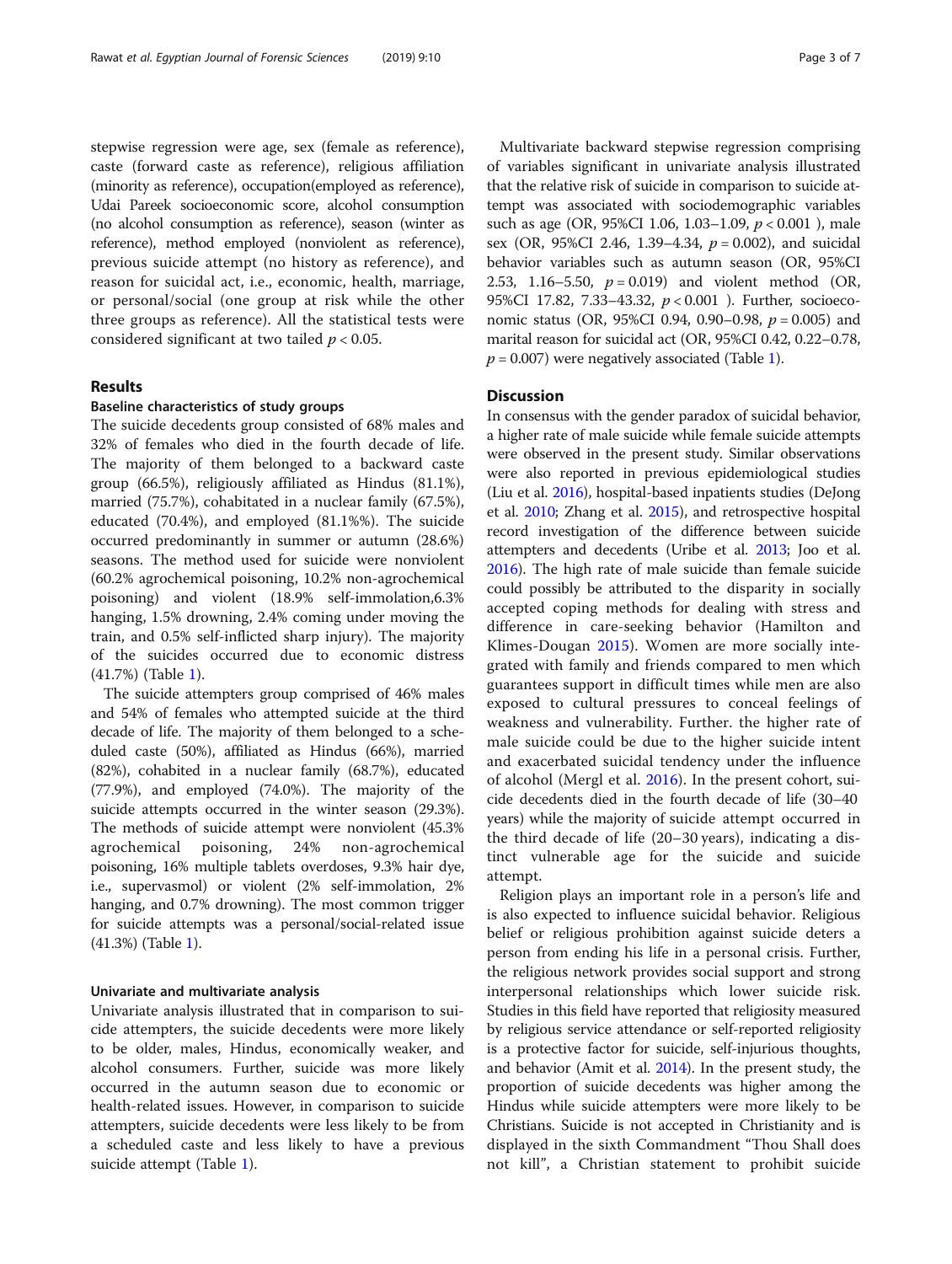<span id="page-3-0"></span>Table 1 Comparison of sociodemographic variables and suicide behavior characteristics

| Variables                                    | Suicide attempter;<br>$N = 150$ | Suicide victim;<br>$N = 206$ | Univariate; OR (95%CI),<br>p value         | Multivariate; OR (95%CI),<br>$p$ value |
|----------------------------------------------|---------------------------------|------------------------------|--------------------------------------------|----------------------------------------|
| Age in years (mean $\pm$ SD)                 | $28.81 \pm 7.88$                | $36.72 \pm 14.72$            | 1.06 (1.04-1.08), $p < 0.001$ **           | 1.06 (1.03-1.09), $p < 0.001**$        |
| Sex                                          |                                 |                              |                                            |                                        |
| Female                                       | 81 (54%)                        | 66 (32%)                     | Reference                                  | Reference                              |
| Male                                         | 69 (46%)                        | 140 (68%)                    | 2.49 (1.61-3.84), $p < 0.001$ **           | 2.46 $(1.39-4.34)$ , $p = 0.002*$      |
| Caste                                        |                                 |                              |                                            |                                        |
| Forward caste                                | $6(4.0\%)$                      | $9(4.4\%)$                   | Reference                                  |                                        |
| Backward caste                               | 69 (46.0%)                      | 137 (66.5%)                  | 0.76 (0.26–2.22), $p = 0.618$              |                                        |
| Scheduled caste                              | 75 (50.0%)                      | 53 (25.7%)                   | 0.36 (0.23–0.58), $p < 0.001$ **           |                                        |
| Schedule tribe                               | $0(0\%)$                        | 7(3.4%)                      |                                            |                                        |
| Religious affiliation                        |                                 |                              |                                            |                                        |
| Minority (Muslim and Christian)              | 51 (34.0%)                      | 39 (18.9%)                   | Reference                                  |                                        |
| Hindu                                        | 99 (66.0%)                      | 167 (81.1%)                  | 2.20 (1.36–3.58), $p = 0.001*$             |                                        |
| Marital status                               |                                 |                              |                                            |                                        |
| Married                                      | 123 (82.0%)                     | 156 (75.7%)                  | Reference                                  |                                        |
| Never married or widow or separated          | 27 (18.0%)                      | 50 (24.3%)                   | 1.46 $(0.86 - 2.47)$ , $p = 0.196$         |                                        |
| Family type                                  |                                 |                              |                                            |                                        |
| Joint                                        | 47 (31.3%)                      | 67 (32.5%)                   | Reference                                  |                                        |
| Nuclear                                      | 103 (68.7%)                     | 139 (67.5%)                  | 0.95 (0.60-1.49), $p = 0.819$              |                                        |
| Education status                             |                                 |                              |                                            |                                        |
| Educated                                     | 116 (77.9%)                     | 145 (70.4%)                  | Reference                                  |                                        |
| Uneducated                                   | 33 (22.1%)                      | 61 (29.6%)                   | 1.48 $(0.91 - 2.41)$ , $p = 0.143$         |                                        |
| Occupation <sup>a</sup>                      |                                 |                              |                                            |                                        |
| Employed                                     | 111 (74.0%)                     | 167 (81.1%)                  | Reference                                  |                                        |
| Unemployed                                   | 39 (26.0%)                      | 39 (18.9%)                   | 0.66 (0.40–1.10), $p = 0.113$              |                                        |
| Socioeconomic score (mean $\pm$ SD)          | $26.32 \pm 6.27$                | $24.51 \pm 7.68$             | 0.96 (0.94–1.00), $p = 0.022$ <sup>*</sup> | 0.94 (0.90–0.98), $p = 0.005*$         |
| Alcohol consumption                          |                                 |                              |                                            |                                        |
| No                                           | 118 (78.7%)                     | 126 (61.2%)                  | Reference                                  |                                        |
| Yes                                          | 32 (21.3%)                      | 80 (38.8%)                   | 2.34 (1.45–3.79), $p = 0.001*$             |                                        |
| Tobacco usage                                |                                 |                              |                                            |                                        |
| No                                           | 120 (80.0%)                     | 159 (77.2%)                  | Reference                                  |                                        |
| Yes                                          | 30 (20.0%)                      | 47 (22.8%)                   | 1.18 (0.71–1.98), $p = 0.602$              |                                        |
| Family history suicidal behavior             |                                 |                              |                                            |                                        |
| No                                           | 101 (67.3%)                     | 153 (74.3%)                  | Reference                                  |                                        |
| Yes                                          | 49 (32.7%)                      | 53 (25.7%)                   | $0.71$ (0.45-1.13), $p = 0.157$            |                                        |
| Previous suicide attempt                     |                                 |                              |                                            |                                        |
| No                                           | 128 (85.3%)                     | 191 (92.7%)                  | Reference                                  |                                        |
| Yes                                          | 22 (14.7%)                      | 15 (7.3%)                    | 0.48 (0.24–0.97), $p = 0.049*$             |                                        |
| Alcohol intoxication during the suicidal act |                                 |                              |                                            |                                        |
| No                                           | 122 (81.3%)                     | 159 (77.2%)                  | Reference                                  |                                        |
| Yes                                          | 28 (18.7%)                      | 47 (22.8%)                   | 1.29 (0.76–2.18), $p = 0.360$              |                                        |
| Season                                       |                                 |                              |                                            |                                        |
| Winter                                       | 43 (29.3%)                      | 42 (20.4%)                   | Reference                                  | Reference                              |
| Spring                                       | 42 (28.6%)                      | 46 (22.3%)                   | 1.12 (0.62–2.04), $p = 0.707$              | 0.78 (0.36-1.67), $p = 0.516$          |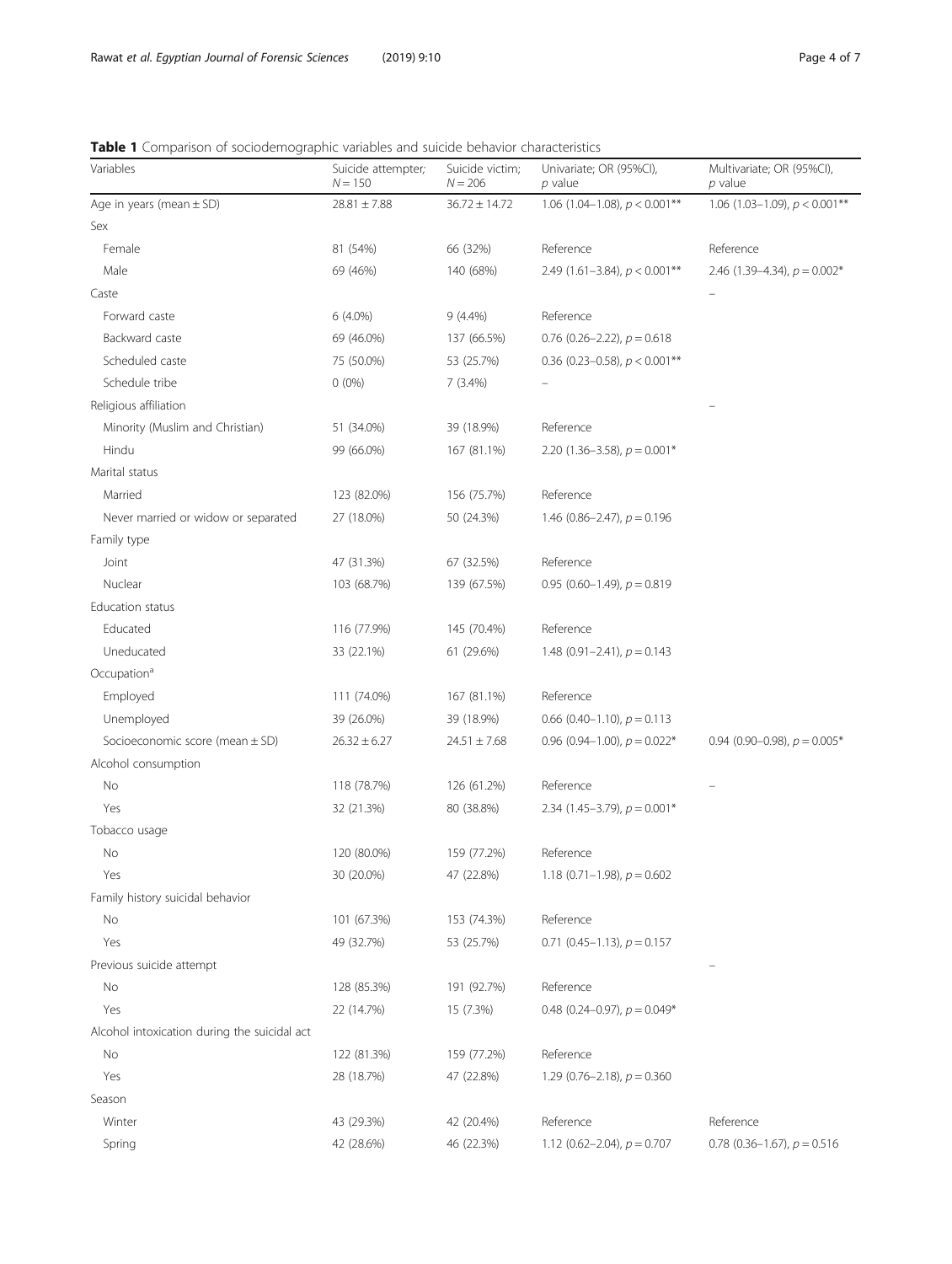Table 1 Comparison of sociodemographic variables and suicide behavior characteristics (Continued)

| Variables                    | Suicide attempter;<br>$N = 150$ | Suicide victim;<br>$N = 206$ | Univariate; OR (95%CI),<br>p value   | Multivariate; OR (95%Cl),<br>$p$ value     |  |  |
|------------------------------|---------------------------------|------------------------------|--------------------------------------|--------------------------------------------|--|--|
| Summer                       | 38 (25.9%)                      | 59 (28.6%)                   | 1.59 (0.88–2.86), $p = 0.123$        | 0.94 $(0.44 - 2.00)$ , $p = 0.870$         |  |  |
| Autumn                       | 24 (16.3%)                      | 59 (28.6%)                   | 2.52 (1.33–4.76), $p = 0.005*$       | 2.53 (1.16–5.50), $p = 0.019*$             |  |  |
| Method employed <sup>b</sup> |                                 |                              |                                      |                                            |  |  |
| Violent                      | $8(5.3\%)$                      | 61 (29.6%)                   | 7.47 (3.45-16.17), $p < 0.001$ **    | 17.82 (7.33-43.32), $p < 0.001**$          |  |  |
| Non-violent                  | 142 (94.7%)                     | 145 (70.4%)                  | Reference                            | Reference                                  |  |  |
| Reason for the suicidal act  |                                 |                              |                                      |                                            |  |  |
| Economic                     | 38 (25.3%)                      | 86 (41.7%)                   | 2.11 (1.33–3.35), $p = 0.001*$       |                                            |  |  |
| Health                       | 14 (9.3%)                       | 36 (17.5%)                   | 2.06 $(1.066 - 3.97)$ , $p = 0.031*$ |                                            |  |  |
| Marriage                     | 51 (34.0%)                      | 41 (19.9%)                   | 0.48 (0.298-0.78), $p = 0.003*$      | 0.42 (0.22–0.78), $p = 0.007$ <sup>*</sup> |  |  |
| Personal/social              | 62 (41.3%)                      | 61 (29.6%)                   | 0.60 (0.384–0.93), $p = 0.022*$      |                                            |  |  |

\*Significant at the 0.05 level (two-tailed)

\*\*Significant at the 0.01 level (two-tailed)

<sup>a</sup>Employed: salaried employee, agricultural labors, farmers, and self-employed; unemployed: housewives, students, and unemployed

b<br>Pon-violent method: poisoning; violent method: hanging, self-immolation, drowning, self-inflicted sharp injury, and coming under moving a train

(Sisask et al. [2010](#page-6-0)). Hindu religious opposition towards suicide is evident from the negative outlook about suicide in Hindi mythological books such as Manu-Smriti, Yama-Smriti, Garuda Purana, and Arthasastra though occasional approval to suicide is seen in the case of Sati and Samadhi-Marana (Agoramoorthy and Hsu [2017](#page-5-0)). However, the role in religion as a protective or deterrent factor falls beyond the preview of the present paper and needs further exploration.

The WHO World Mental Health Survey (WMH) conducted from 2001 to 2007 suggested low income as a predictor of suicidal behavior (Borges et al. [2010\)](#page-5-0). In the present study, suicide decedents had lower socioeconomic status than suicide attempters which is similar to the observation of past studies (Zhang et al. [2015](#page-6-0); Liu et al. [2016](#page-5-0)). Alcohol is an important risk factor for suicidal behavior due to elevated impulsiveness and aggressiveness after alcohol consumption (Darvishi et al. [2015\)](#page-5-0). In the present study, suicide decedents had a higher proportion of alcohol consumers than suicide attempters; this observation is in accordance with previous literature (Giner et al. [2013](#page-5-0); Uribe et al. [2013](#page-6-0); Joo et al. [2016\)](#page-5-0). Previous literature indicates higher rates of marital dissolution individuals, i.e., widowed, separated, lower educational qualification, and living alone among suicide decedents compared to suicide attempters (Yoshimasu et al. [2008](#page-6-0); Zhang et al. [2015;](#page-6-0) Giner et al. [2013](#page-5-0); Uribe et al. [2013](#page-6-0)); however, these differences were absent in the present groups indicating an overlap of these sociodemographic parameters.

In the domain of suicidal behavior characteristics, it was observed that suicide decedents employed a more violent method in comparison to suicide attempters and the same was also observed in previous studies (Zhang et al. [2015;](#page-6-0) Liu et al. [2016;](#page-5-0) Uribe et al. [2013](#page-6-0);

Younes et al. [2015;](#page-6-0) Joo et al. [2016\)](#page-5-0). This difference could be attributed due to the difference between suicide decedent and attempters in the realm of psychiatric diagnosis (Giner et al. [2013;](#page-5-0) Uribe et al. [2013](#page-6-0)), personality trait, i.e., impulsivity, hopelessness, and intense suicide ideation (Giner et al. [2013;](#page-5-0) Uribe et al. [2013](#page-6-0); Younes et al. [2015;](#page-6-0) Joo et al. [2016;](#page-5-0) Liu et al. [2016\)](#page-5-0), psychosocial parameters (Zhang et al. [2015](#page-6-0); DeJong et al. [2010](#page-5-0); Giner et al. [2013\)](#page-5-0), and availability of suicide method (Zhang et al. [2015](#page-6-0); Liu et al. [2016](#page-5-0)) as reported in past studies. Restriction of the violent method of suicide, psychological counseling, and rehabilitation of individuals with self-harm behavior could be initiated. Further seasonality of suicide, i.e., autumn peak, was observed decedents which are in consensus with previous studies (Coimbra et al. [2016](#page-5-0)); hence, screening of risk population and strengthening of current medical emergency interventions could be initiated around this hotspot time frame for self-harm patients. In the present study compared to suicide attempters, suicide decedents had less history of previous suicide attempt which coincides with the previous studies (DeJong et al. [2010;](#page-5-0) Younes et al. [2015](#page-6-0); Joo et al. [2016](#page-5-0)), indicating that suicide decedents are successful in ending their lives in a single attempt due to either stronger intent or use of violent suicide method.

In the present study, economic distress was a trigger for suicide. This observation is in consensus with Indian studies (Manoranjitham et al. [2010](#page-5-0)) where the triggers for the suicide attempt were personal or social problems which have also been reported as Indian studies (Benjamin et al. [2018](#page-5-0)). Hence, for suicide decedents, the suicide prevention strategies could be invested in the betterment of economic status, while among suicide attempters, family counseling could be initiated.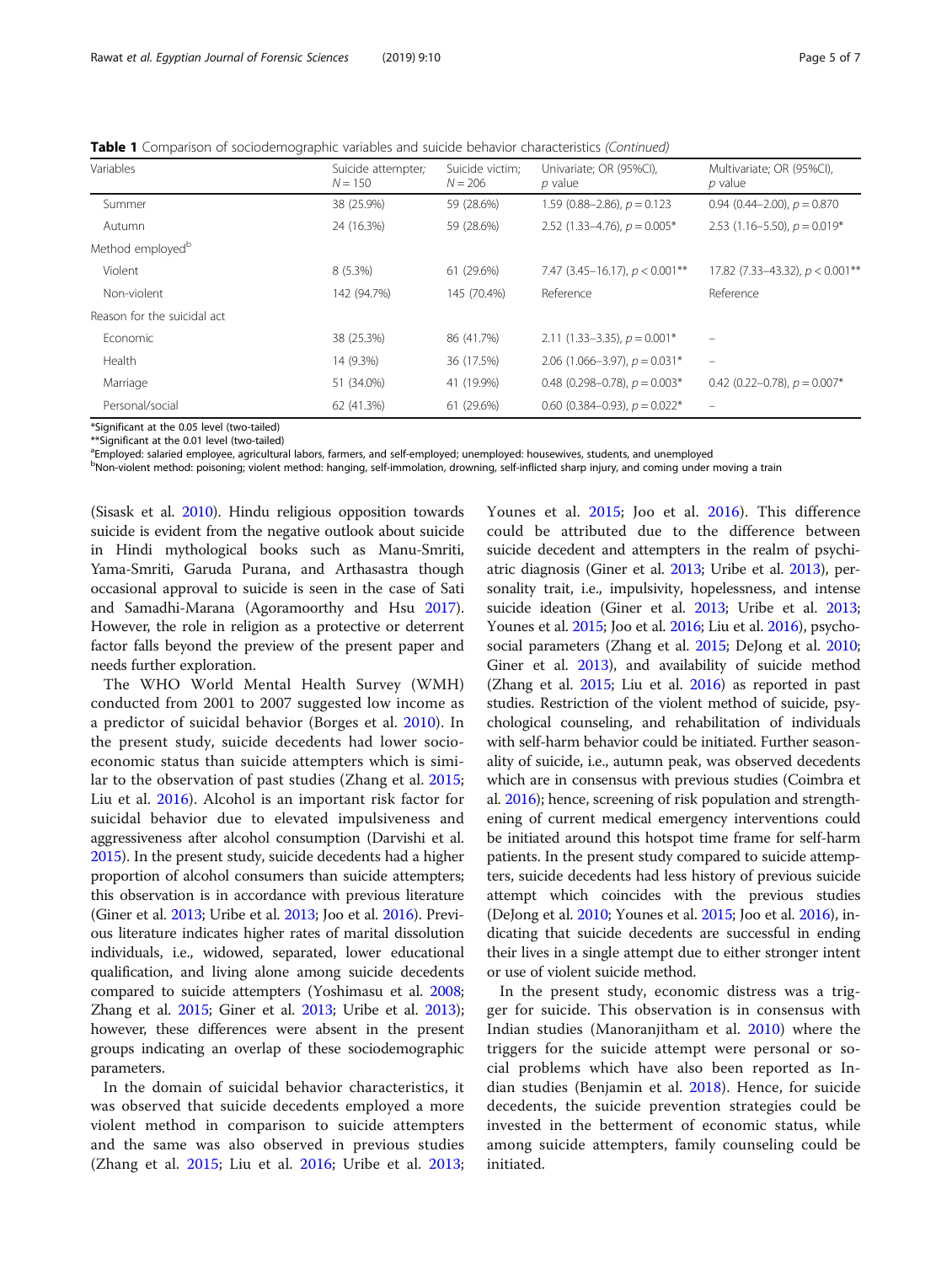<span id="page-5-0"></span>The limitations of the present study are non-assessment psychiatric disorders, personality traits, and suicide intent among suicide decedent which could be diagnosed by only a psychiatric or mental health professional. Further, the proxy-based interview technique for suicide decedents could create recall bias and undermine the true picture of some of the study variables. In the limited sample size, the analysis based on sex stratification was not possible. To our knowledge, the present study is the first study to investigate the possible difference between suicide decedents and suicide attempters of the same geographical area in India having an enormous burden of suicidal behavior.

## Conclusion

The present study found the difference between suicide decedents and suicide attempters in few sociodemographic and suicidal behavior characteristics, so better characterization could be valuable in implementing distinctive preventive policies.

#### Abbreviations

DALY: Disability-adjusted life year; MGM: Mahatma Gandhi Memorial; USD: United States dollar; WHO: World Health Organization

#### Acknowledgements

The authors are thankful to ICSSR (Indian Council for Social Science Research) financial assistance and the study participants for their kind cooperation.

#### Funding

The data used in the present study was part of ICSSR (Indian Council for Social Science Research) financial assistance of major funded project (F.No. 02/270/2016–17/RP; 1–06-2017).

#### Availability of data and materials

The data used and analyzed in this study are available from the corresponding author on reasonable request.

#### Authors' contributions

The study was conceptualized by KNS and SR. Primary data collection was done by SR and SR. The statistical analysis was performed and interpreted under the supervision of MAK. The manuscript was drafted by SR. All critical revision in the manuscript was done by KNS and PCJ. All authors read and approved the final manuscript.

#### Authors' information

Suchita Rawat and Sunanda Rajkumari are Ph.D. Research Scholar at Dept. Of Anthropology, University of Delhi. Prof. Pooran Chand Joshi is Professor, Dept. Of Anthropology, University of Delhi. Dr. Maroof Ahmad Khan is Associate Professor, Department of Biostatistics, All India Institute of Medical Sciences (AIIMS) New Delhi. Dr. Kallur Nava Saraswathy is Assistant Professor, Dept of Anthropology, University of Delhi.

#### Ethics approval and consent to participate

This study was approved by the Ethical Committee of the Department of Anthropology, University of Delhi.

#### Consent for publication

Not applicable

#### Competing interests

The authors declare that they have no competing interests.

## Publisher's Note

Springer Nature remains neutral with regard to jurisdictional claims in published maps and institutional affiliations.

#### Author details

<sup>1</sup>Department of Anthropology, University Of Delhi, Delhi 110007, India <sup>2</sup> Department of Biostatistics, All India Institute of Medical Sciences (AIIMS) New Delhi 110029, India.

## Received: 26 December 2018 Accepted: 18 February 2019 Published online: 01 March 2019

#### References

- Agoramoorthy G, Hsu MJ (2017) The suicide paradigm: insights from ancient Hindu scriptures. J Relig Health 56(3):807–816
- Amit BH, Krivoy A, Mansbach-Kleinfeld I, Zalsman G, Ponizovsky AM, Hoshen M et al (2014) Religiosity is a protective factor against self-injurious thoughts and behaviors in Jewish adolescents: findings from a nationally representative survey. Eur Psychiatry 29(8):509–513
- Asberg M, Traskman L, Thoren P (1976) 5-HIAA in the cerebrospinal fluid. A biochemical suicide predictor? Arch Gen Psychiatry 33:1193–1197
- Benjamin RN, David T, Iyadurai R, Jacob KS (2018) Suicidal nonorganophosphate poisoning in a tertiary hospital in South India: nature, prevalence, risk factors. Indian J Psychol Med 40(1):47.
- Borges G, Nock MK, Abad JM, Hwang I, Sampson NA, Alonso J et al (2010) Twelve-month prevalence of and risk factors for suicide attempts in the WHO World Mental Health Surveys. J Clin Psychiatry 71(12):1617
- Chen YY, Chien-Chang Wu K, Yousuf S, Yip PS (2011) Suicide in Asia: opportunities and challenges. Epidemiol Rev 34(1):129–144
- Coimbra DG, e Silva AC, de Sousa-Rodrigues CF, Barbosa FT, de Siqueira Figueredo D, Santos JL et al (2016) Do suicide attempts occur more frequently in the spring too? A systematic review and rhythmic analysis. J Affect Disord 196:125–137
- Dandona R, Bertozzi-Villa A, Kumar GA, Dandona L (2016) Lessons from a decade of suicide surveillance in India: who, why and how? Int J Epidemiol 46(3):983–993
- Dandona R, Kumar GA, Dhaliwal RS, Naghavi M, Vos T, Shukla DK et al (2018) Gender differentials and state variations in suicide deaths in India: the Global Burden of Disease Study 1990–2016. Lancet Public Health 3(10):e478–e489
- Darvishi N, Farhadi M, Haghtalab T, Poorolajal J (2015) Alcohol-related risk of suicidal ideation, suicide attempt, and completed suicide: a meta-analysis. PLoS One 10(5):e0126870
- DeJong TM, Overholser JC, Stockmeier CA (2010) Apples to oranges? A direct comparison between suicide attempters and suicide completers. J Affect Disord 124(1–2):90–97
- Florence C, Simon T, Haegerich T, Luo F, Zhou C (2015) Estimated lifetime medical and work-loss costs of fatal injuries—United States, 2013. MMWR Morb Mortal Wkly Rep 64(38):1074–1077
- Fushimi M, Sugawara J, Saito S (2006) Comparison of completed and attempted suicide in Akita, Japan. Eur Arch Psychiatry Clin Neurosci 60(3):289–295
- Giner L, Blasco-Fontecilla H, Perez-Rodriguez MM, Garcia-Nieto R, Giner J, Guija JA (2013) Personality disorders and health problems distinguish suicide attempters from completers in a direct comparison. J Affect Disord 151(2):474–483
- Hamilton E, Klimes-Dougan B (2015) Gender differences in suicide prevention responses: implications for adolescents based on an illustrative review of the literature. Int J Environ Res Public Health 12(3):2359–2372
- Joo SH, Wang SM, Kim TW, Seo HJ, Jeong JH, Han JH (2016) Factors associated with suicide completion: a comparison between suicide attempters and completers. Asia Pac Psychiatry 8(1):80–86
- Kumar PS (2004) An analysis of suicide attempters versus completers in Kerala. Indian J Psychiatry 46(2):144
- Liu BP, Liu X, Jia CX (2016) Characteristics of suicide completers and attempters in rural Chinese population. Compr Psychiatry 70:134–140
- Manoranjitham SD, Rajkumar AP, Thangadurai P, Prasad J, Jayakaran R, Jacob KS (2010) Risk factors for suicide in rural South India. Br J Psychiatry 196(1):26–30
- Mergl R, Koburger N, Heinrichs K, Székely A, Tóth MD, Coyne J et al (2016) What are reasons for the large gender differences in the lethality of suicidal acts? An epidemiological analysis in four European countries. PLoS One 10(7):e0129062
- National Crime Records Bureau of the Ministry of Home Affairs, Government of India, Report on Accidents and Suicides in India (2010–2015). 2017 [http://](http://ncrb.gov.in/) [ncrb.gov.in/](http://ncrb.gov.in/) Accessed 31 May 2017